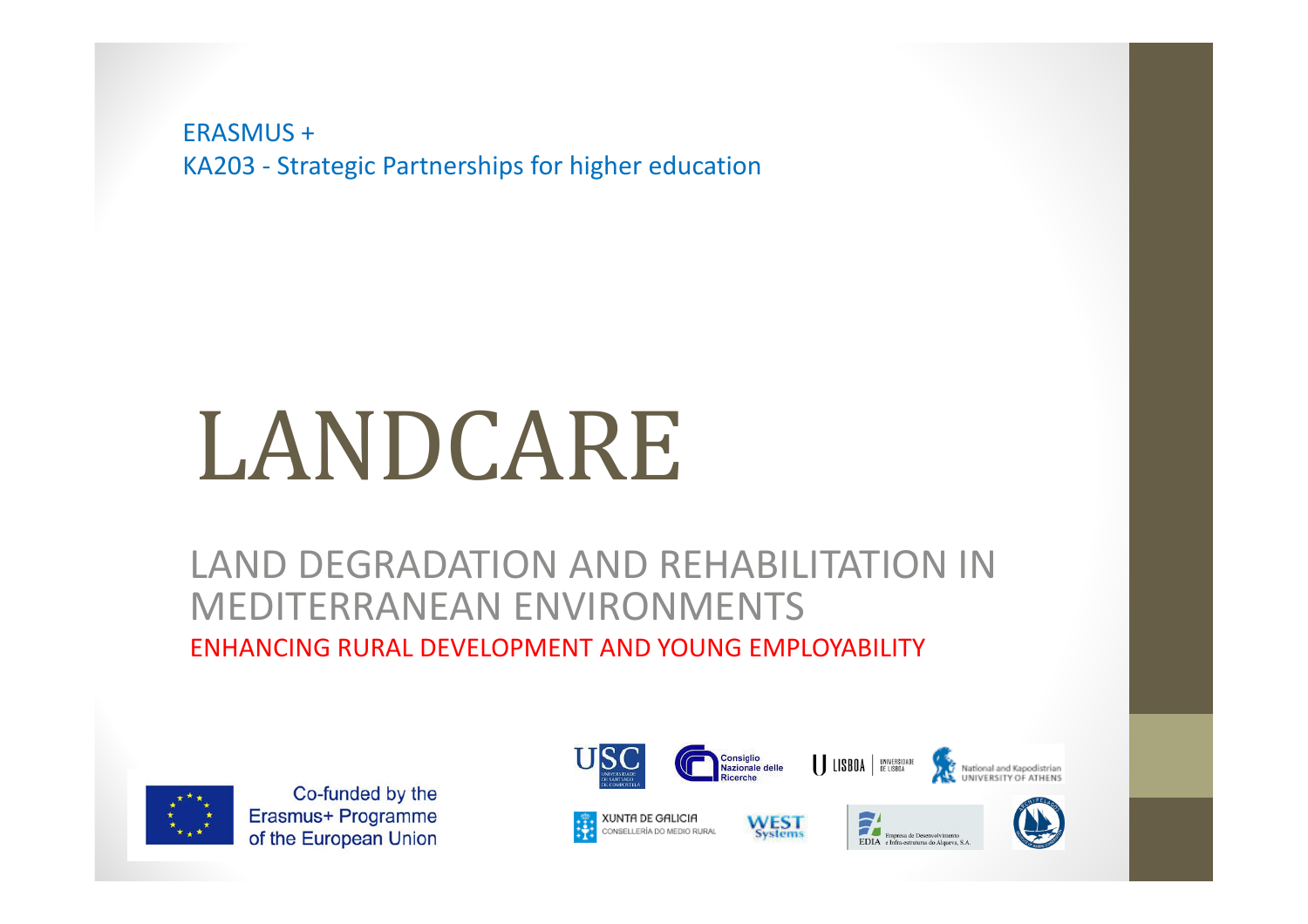#### ERASMUS +KA203 - Strategic Partnerships for higher education

- $\bullet$  Focused in sharing, developing and transferring innovative practices among participating countries
- $\bigcirc$  Involved students learn not only technical aspects but also receive formation on entrepreneurship, and have a more active role in economy and society

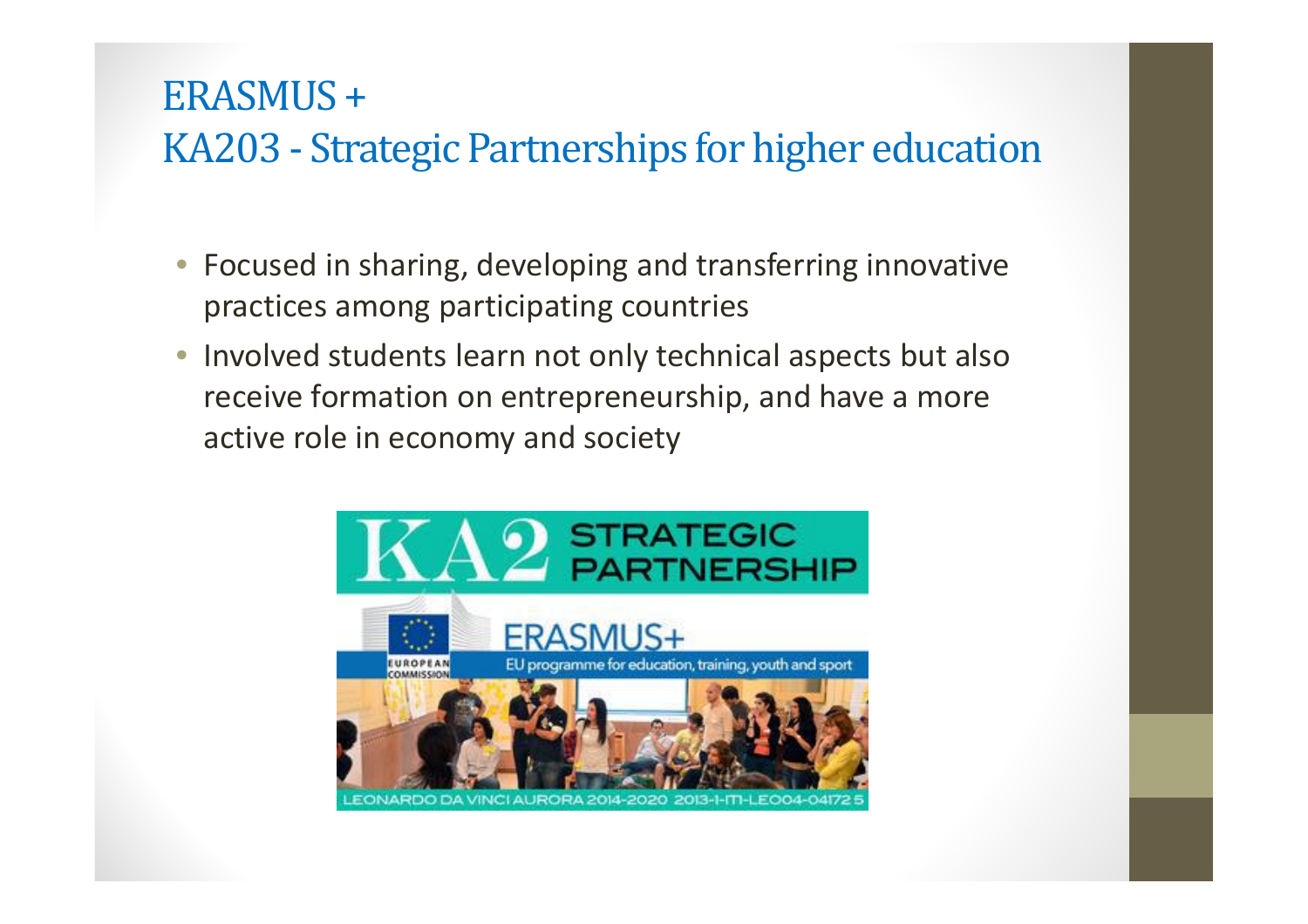### *Context /background of Project*

• Large surface in Southern Europe is affected by erosion, wildfire or soil and water contamination.

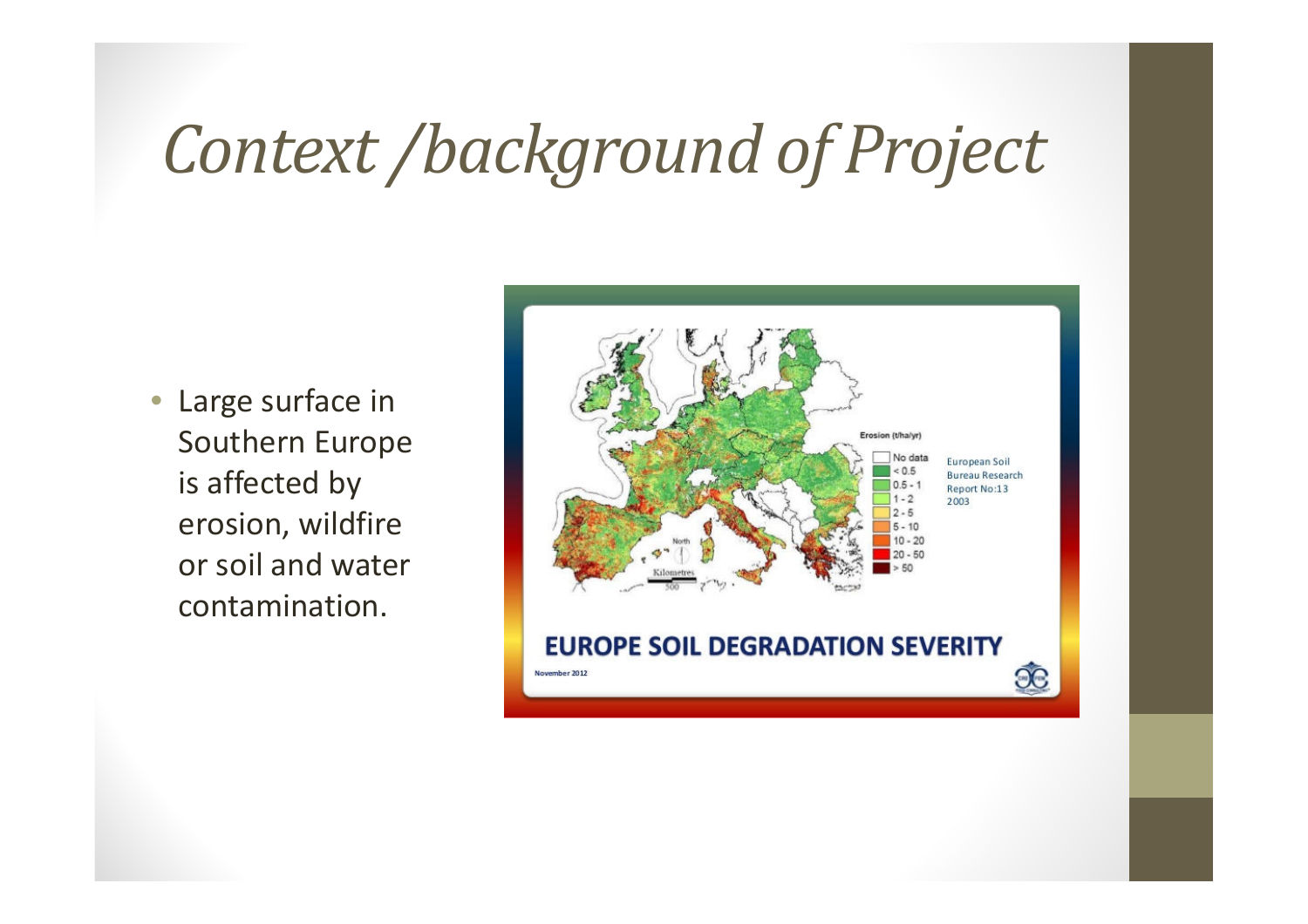## Land degradation has negative impacts on

• the economy (agriculture, fishing, tourism).

• the supply of goods (water or food).





**Links Between Poverty and Land Degradation (FAO)**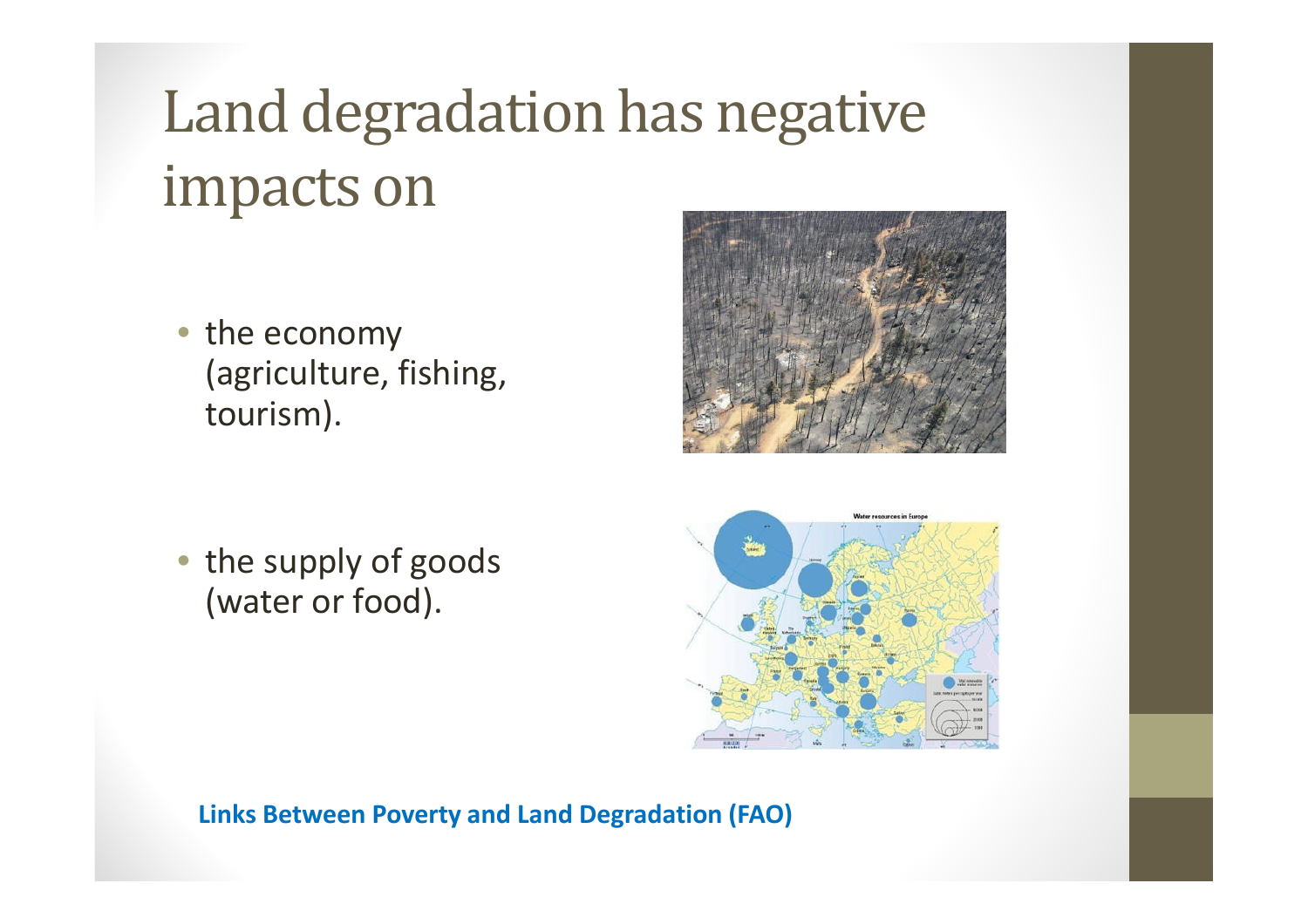#### *Fire-prone environments in Europe*



EFFIS - Fire History (Beta Version)

Objective for 2020: the restoration of at least 15% of degraded areas(European Directive 2011/2307(INI))

*"actions to restore ecosystems and biodiversity have significant potential to create new skills, jobs and business opportunities" (***2011/2307(INI)** )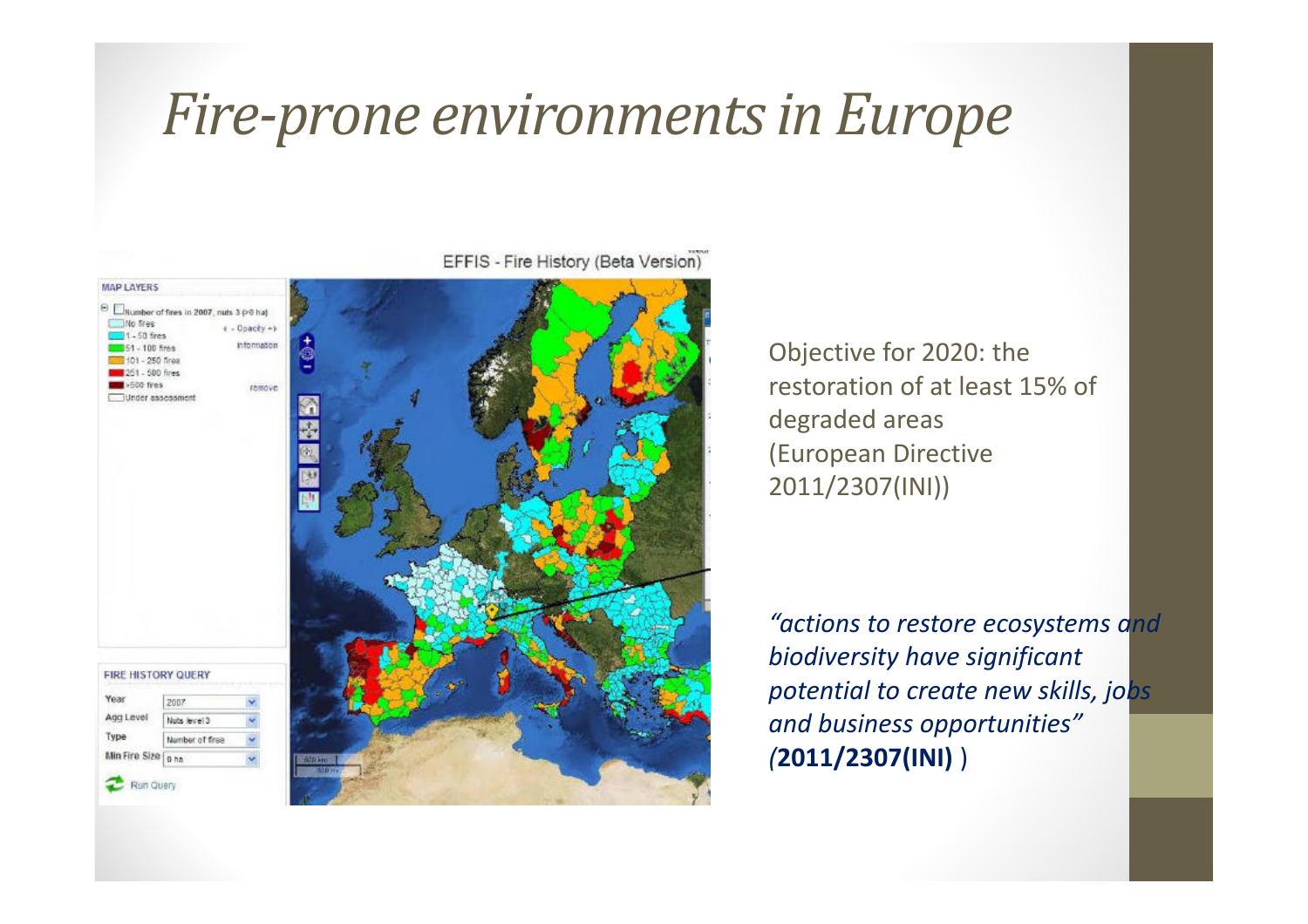### *Objective of the project*

 $\overline{\phantom{0}}$  To IMPROVE TRAINING CAPACITIES on the Rehabilitation of Degraded Lands, in order to improve our resources and the environmental quality



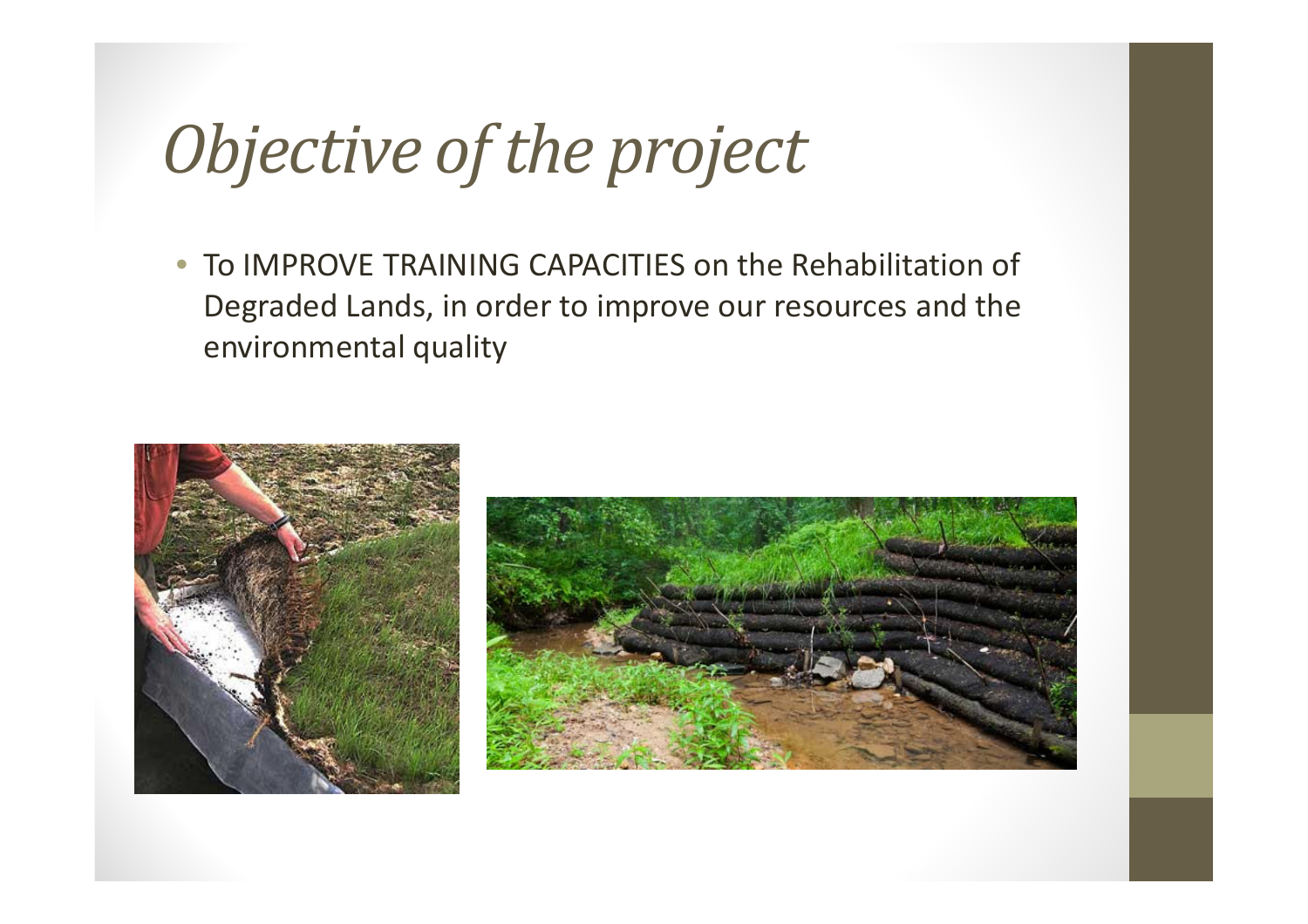#### BUT ALSO to contribute to the rural development and young employability



*"actions to restore ecosystems have potential to create new jobs and business opportunities" (***2011/2307(INI)** )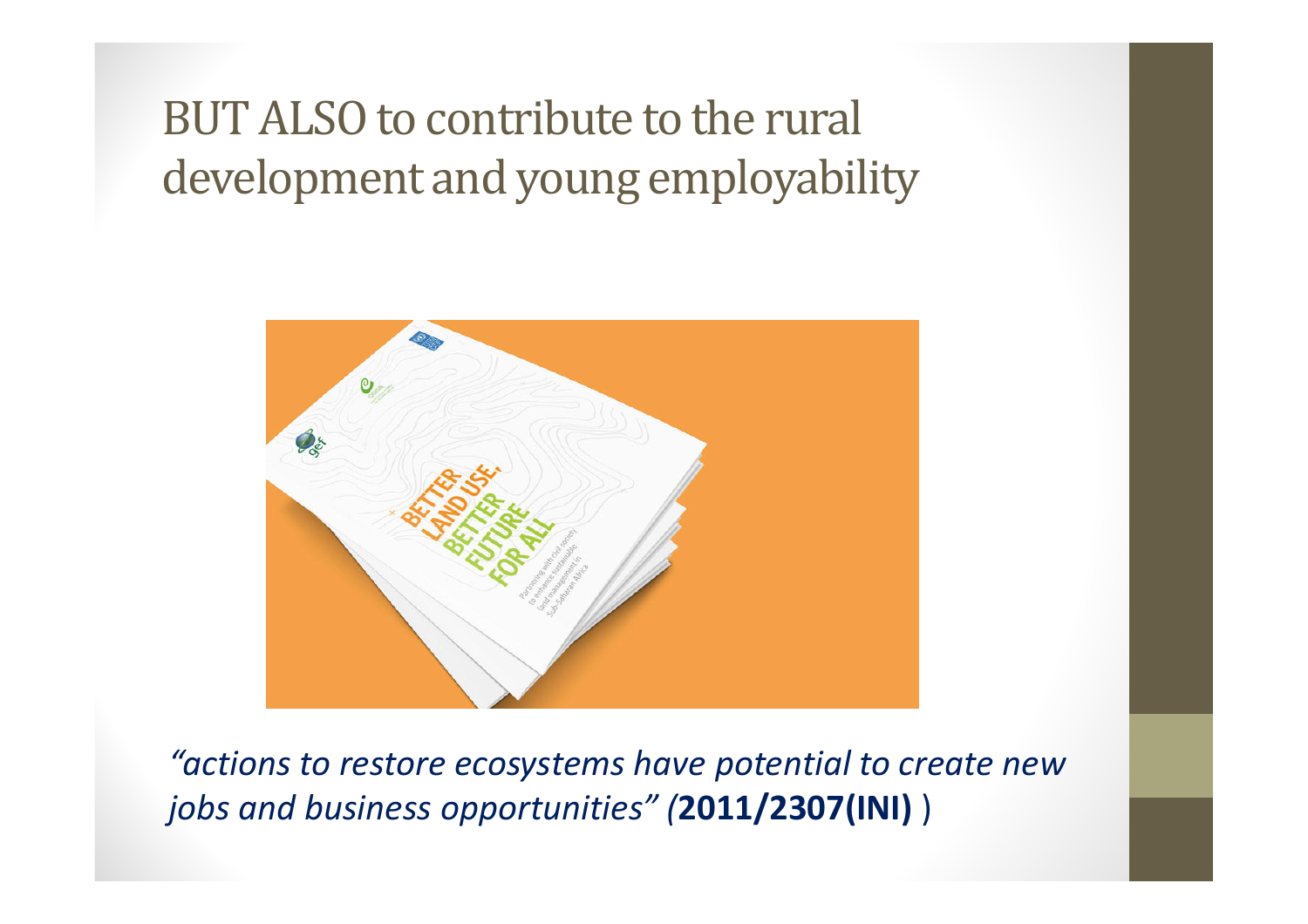#### *Activity 1: Improve the training skills of the staff*



- $\bullet$ Training in innovative virtual learning tools
- •Joint events to exchange of good practices on Land Rehabilitation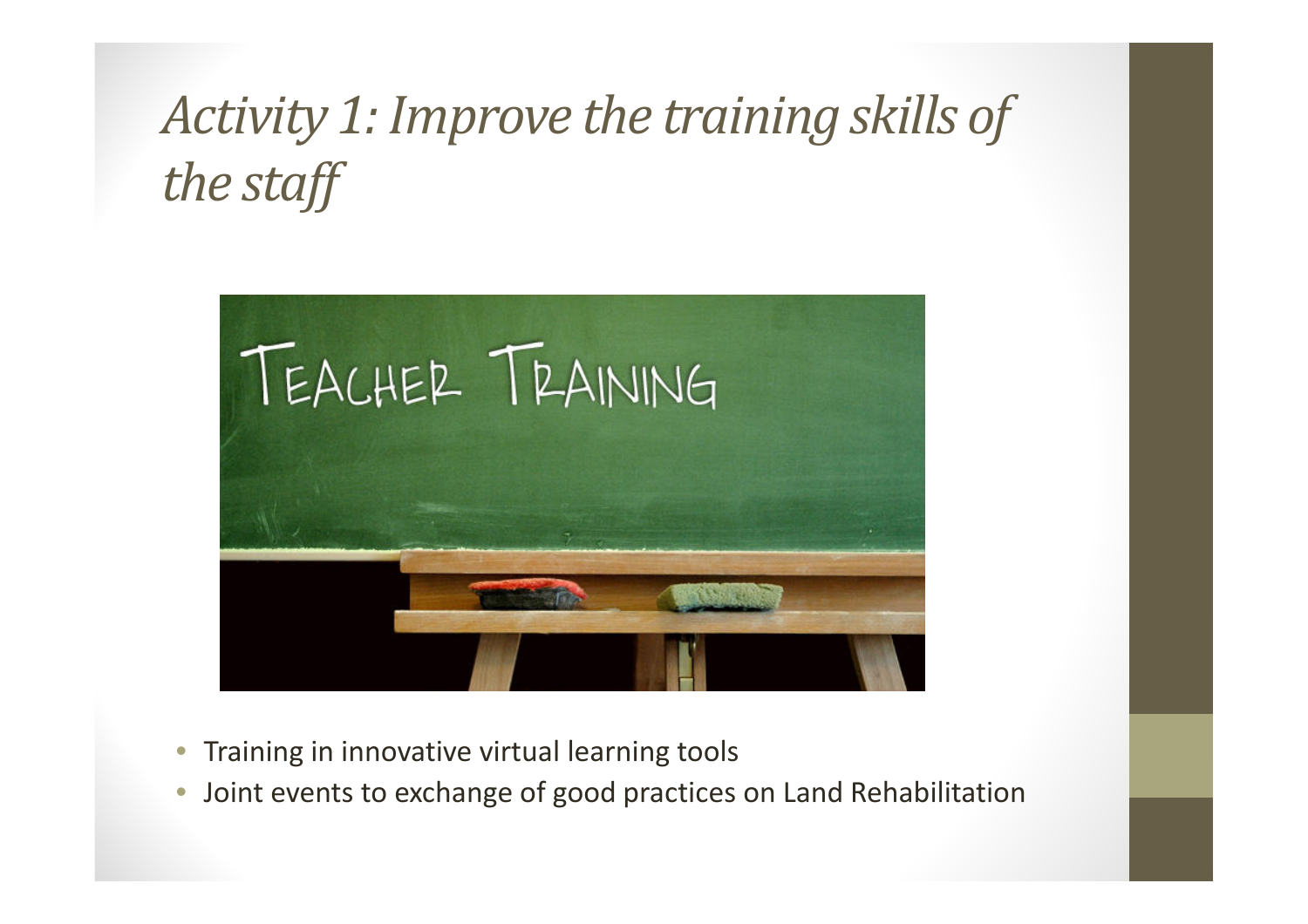### *Activity 2: Development of teaching materials*

 $\bullet$ *Online Textbook*



 $\overline{\phantom{0}}$  *Videos on landrehabilitation (MOOC)*

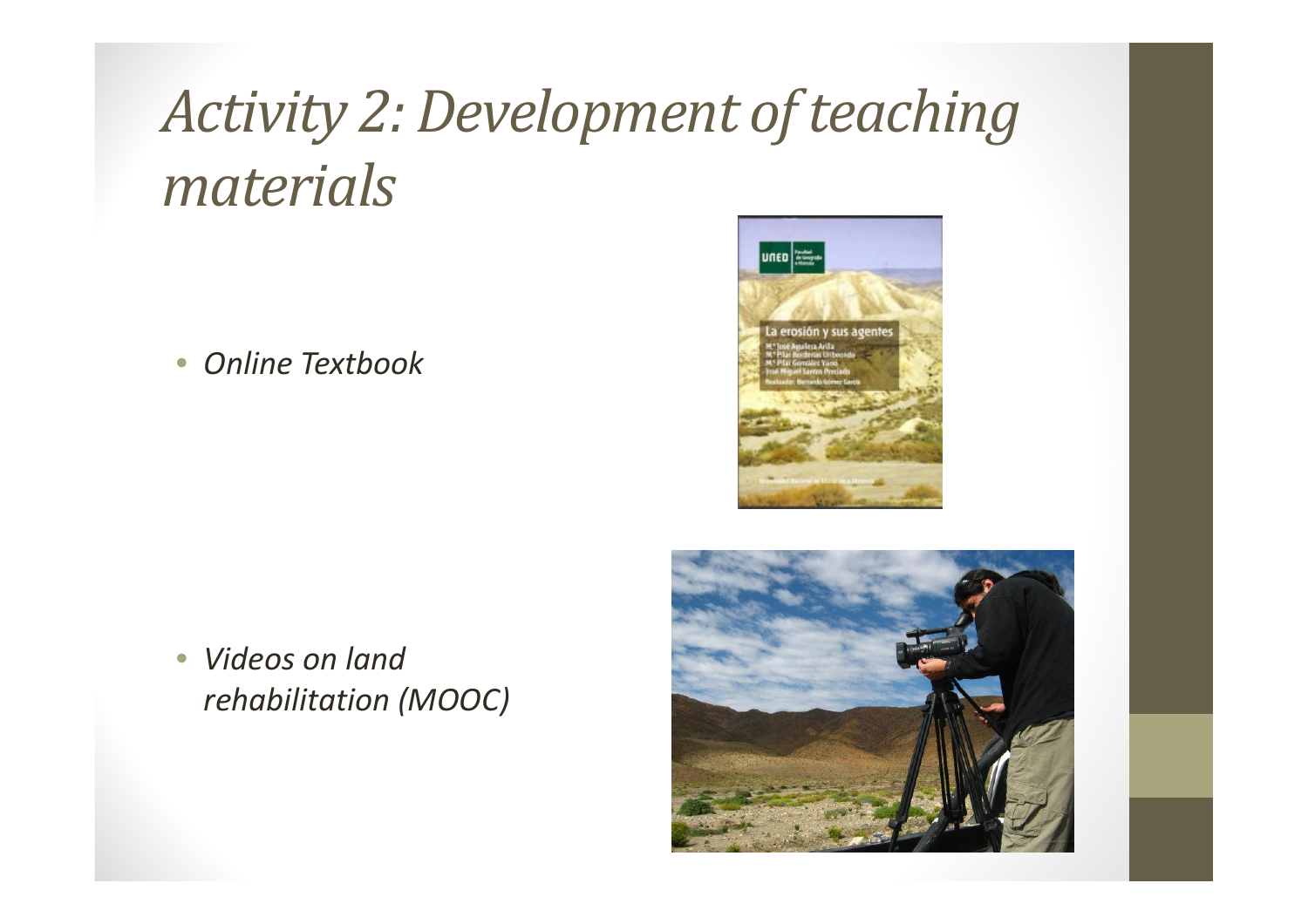### *Activity 3: Unique opportunities for student training*



employment **Tree Footer** 

- • *learning in an international framework*
- •*training in innovative companies*